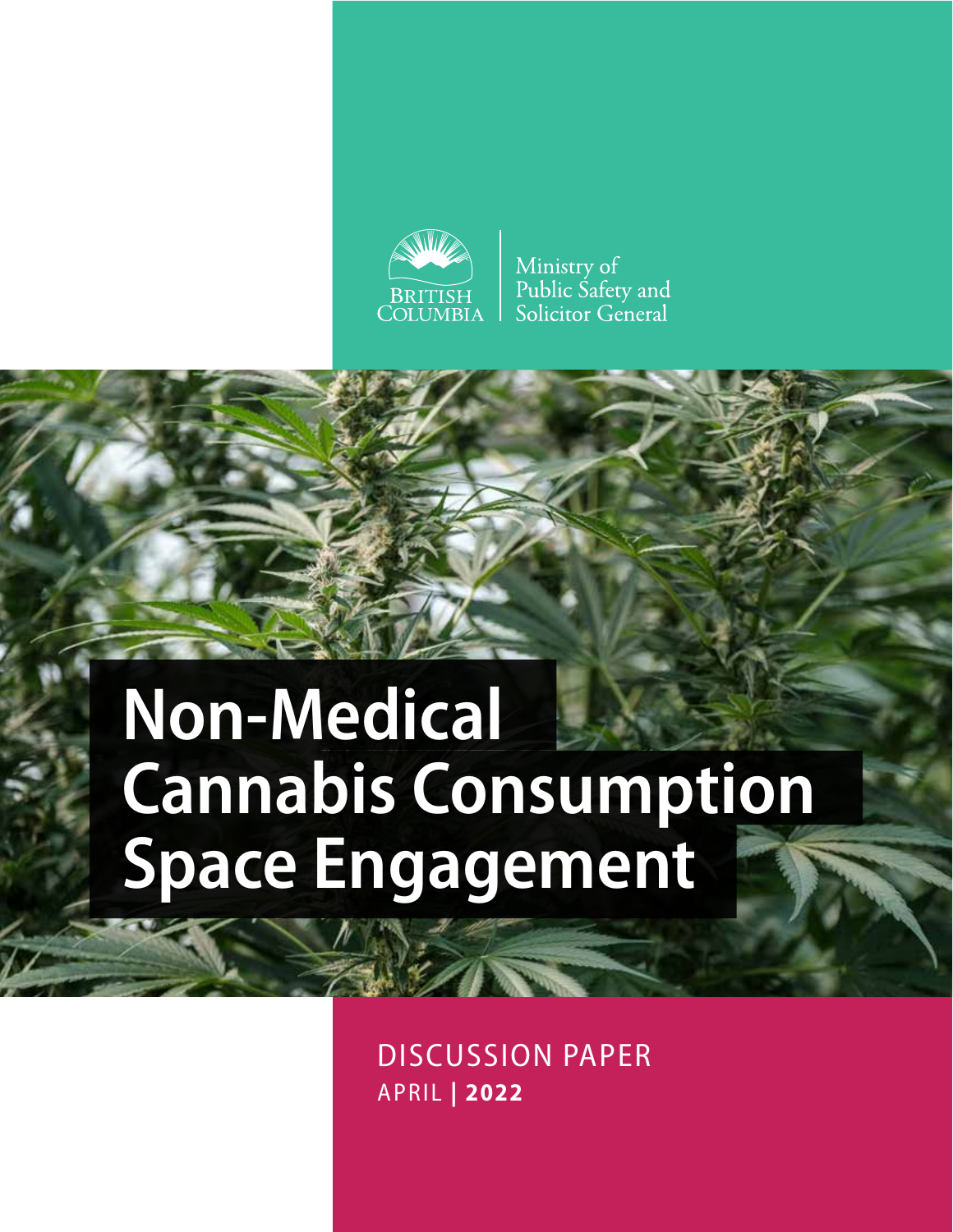# **Purpose & Context**



The Ministry of Public Safety and Solicitor General is seeking feedback on non-medical cannabis consumption spaces from British Columbians, industry and public health and safety stakeholders, and local and Indigenous governments.

This discussion paper outlines why the Ministry is conducting this engagement, how it could approach work on cannabis consumption spaces, and the challenges and opportunities that consumption spaces could present.

Feedback from this engagement will help inform decisions by the Province on whether to allow consumptions spaces, and if so, how this should be done.

The deadline for feedback is **May 9**, **2022**.

When non-medical cannabis was legalized in 2018, the Province chose not to allow consumption spaces. This was because of the limited time frame to prepare a regulatory framework in advance of the federal legalization date, and because unlike alcohol, B.C. had decided to allow cannabis use in public spaces (with some exceptions). The Province is now taking a closer look at whether consumption spaces should be permitted, and if so, how they should be regulated. For clarity, the Province is not considering new restrictions on how and where cannabis can be used in public spaces.

Stakeholders have suggested a range of possible consumption spaces, including:

### **There are two ways for you to provide your input:**

- » Online survey [\(https://feedback.engage.gov.](https://feedback.engage.gov.bc.ca/636867?lang=en) [bc.ca/636867?lang=en\)](https://feedback.engage.gov.bc.ca/636867?lang=en).
- » Written submission ([https://engage.gov.](https://engage.gov.bc.ca/cannabisconsumptionspaces/written-submission-guidelines/) [bc.ca/cannabisconsumptionspaces/written](https://engage.gov.bc.ca/cannabisconsumptionspaces/written-submission-guidelines/)[submission-guidelines/\)](https://engage.gov.bc.ca/cannabisconsumptionspaces/written-submission-guidelines/). Please read the guidelines for submissions.

# **What are Cannabis Consumption Spaces?**

"Cannabis consumption space" is a general term that refers to a business such as a cannabis lounge, a special event or other establishment that has cannabis for sale and use on-site. Under the current rules, only licensed or authorized retail stores are permitted to sell non-medical cannabis in BC, and on-site consumption is not allowed. It is also prohibited to market or advertise a place as a space to use cannabis or spend time after using cannabis, even if the cannabis was purchased legally off-site.

| <b>RETAIL</b>                                                                                                                                   | <b>SPECIAL</b>                                                                                                                                 | <b>CANNABIS</b>                                                                                                                                                          | <b>OTHERS</b>                                                                                                                      |
|-------------------------------------------------------------------------------------------------------------------------------------------------|------------------------------------------------------------------------------------------------------------------------------------------------|--------------------------------------------------------------------------------------------------------------------------------------------------------------------------|------------------------------------------------------------------------------------------------------------------------------------|
| <b>EXPERIENCE</b>                                                                                                                               | <b>EVENTS</b>                                                                                                                                  | <b>LOUNGE</b>                                                                                                                                                            |                                                                                                                                    |
| A paid sampling experience<br>during a tour of a cannabis farm.<br>A designated area for patrons<br>to use after purchase at a retail<br>store. | A ticketed event with tastings.<br>A class on cooking with<br>cannabis extracts.<br>A "cannabis garden" at a music<br>festival or country fair | Offering edibles, beverages, and<br>extracts with full or limited<br>food service (no alcohol).<br>Sale and use at an<br>entertainment venue<br>(e.g., music or comedy). | A restaurant serving both<br>alcohol and cannabis beverages.<br>Spa or registered massage<br>therapist using cannabis<br>topicals. |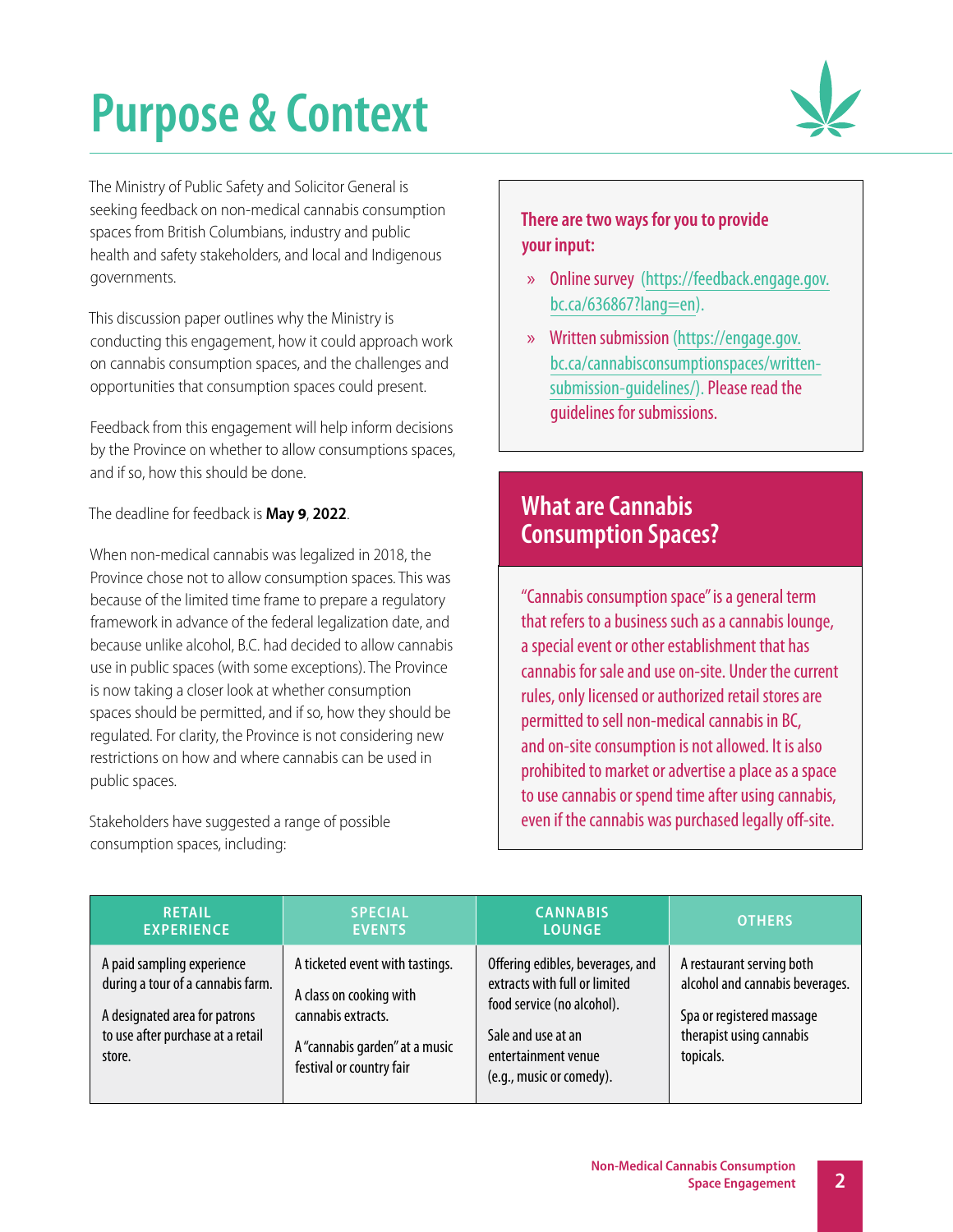# **Provincial Approach to Cannabis Consumption Spaces**



If the Province decides to allow non-medical consumption spaces, its approach would be guided by the following principles:

## **Prioritize Public Health and Safety**

Consumption spaces should only be permitted if they are compatible with provincial public health and safety objectives, including promoting responsible use. If the Province allows consumption spaces, key public health and safety protections would continue to apply, for example, indoor smoking and vaping would **not** be allowed in consumption spaces.

### **Encourage Consumers to Transition to Regulated Products**

Consumption space policies should encourage people to transition from illicit to legal cannabis products. However, the availability of consumption spaces should not contribute to significant increases in problematic cannabis use.

### **"Start Low and go Slow"**

Consumption spaces should be implemented using a phased approach. This would allow regulators to learn about consumption spaces and use these experiences to inform decisions about whether or how to license other spaces. Regulators could start with lower complexity spaces or spaces where cannabis consumption is already likely to occur, such as by allowing licensed sales at music festivals, as this may help manage public safety risks like impaired driving. Special events could be used to trial different consumption spaces and learn about their impacts.

## **Collaborate with Indigenous Peoples**

The Province is seeking input from Indigenous peoples and individuals on cannabis consumption spaces. If the Province proceeds with cannabis consumption spaces, it is committed to working in partnership with



Indigenous peoples to identify and address their interests. Some Indigenous nations and organizations involved in cannabis have already been contacted about consumption spaces. There will be opportunities for further dialogue with Indigenous nations during and after this engagement.

### **Respect Local Control over Land-use Decisions**

Under provincial cannabis legislation, local governments and Indigenous nations play a key role in determining whether and where licensed cannabis sales can take place in their communities—this approach would also apply to cannabis consumption spaces. This role ensures that surrounding land-uses and infrastructure impacts are considered (for example, considering whether a proposed consumption space has adequate transportation options to address concerns about impaired driving). Cannabis businesses that are interested in cannabis agri-tourism or hospitality opportunities located on the Agricultural Land Reserve (ALR), including cannabis consumption spaces, may also be also restricted in what non-farm use activities they can pursue.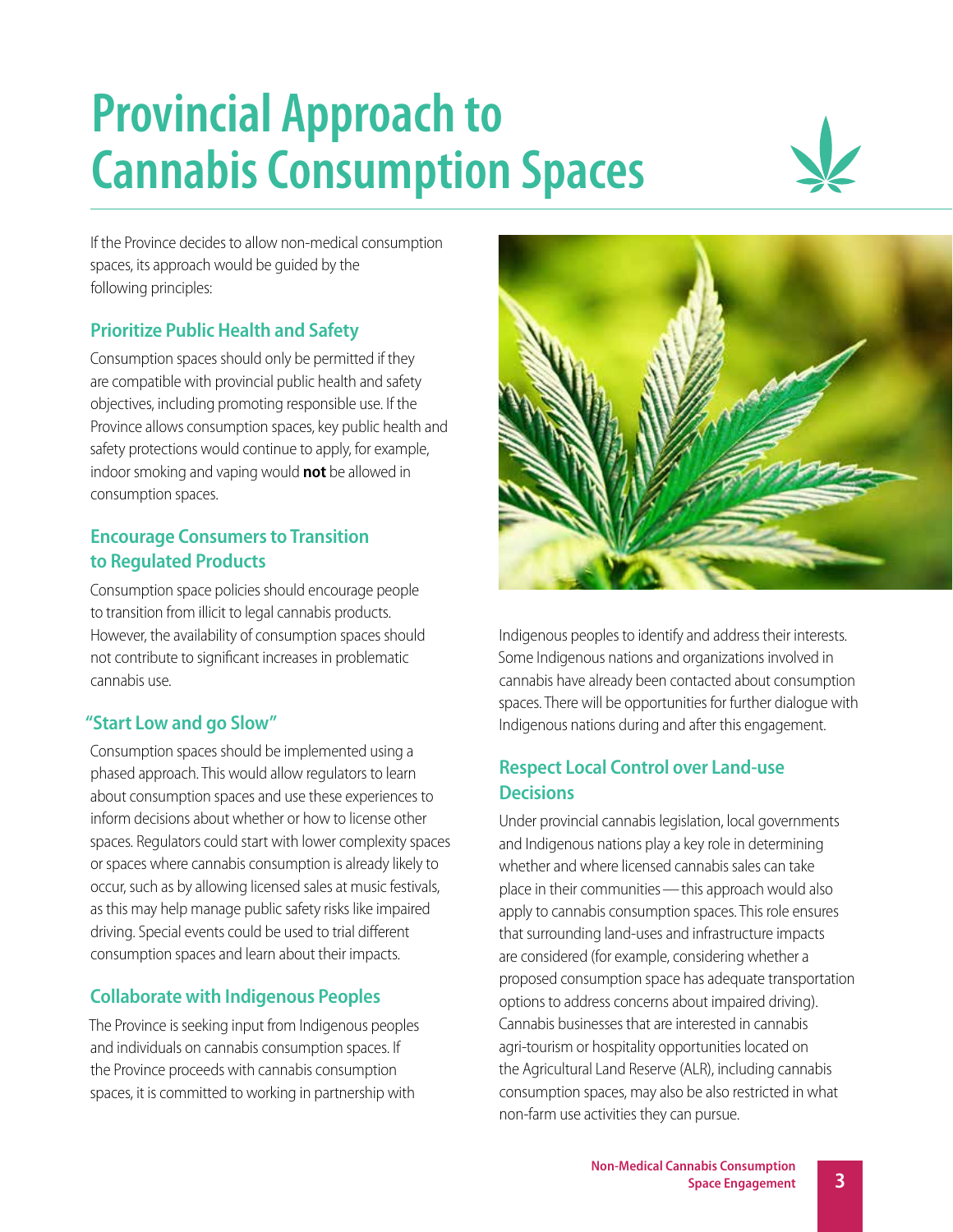# **What are the challenges and opportunities?**



Based on research and preliminary engagement with key stakeholders, the following issues have been identified as key considerations for whether and how consumption spaces might be permitted.

## **Economic Impact and Business Viability**

Consumption spaces could create cannabis, tourism, and hospitality jobs – especially in areas that have a history of growing cannabis or at existing tourism destinations. Consumption spaces could provide opportunities to educate consumers about cannabis, raise brand awareness for legal cannabis products, and generate excitement about BC's legal industry. They may also contribute to the development of a robust and sustainable legal cannabis economy. Stakeholders have expressed that the ability to offer consumption experiences is key to helping small businesses differentiate themselves and be competitive in the cannabis market.

However, the economic viability of consumption spaces will depend on what types of activities are authorized, and what restrictions are in place (for example, the restriction on indoor smoking and vaping). International, federal, provincial, Indigenous, and local government rules would also have an impact. For example:



- » There are strict [federal rules](https://www.canada.ca/en/health-canada/services/drugs-medication/cannabis/laws-regulations/promotion-prohibitions.html) regarding the marketing and advertising of cannabis sales.
- » Cannabis is illegal in most countries, so marketing outside of Canada may not be viable.
- » Federal rules require cannabis products to be sold in [original sealed packaging](https://www.canada.ca/en/health-canada/services/cannabis-regulations-licensed-producers/packaging-labelling-guide-cannabis-products/guide.html). This could present challenges for providing a 'full-service' cannabis experience at a consumption lounge or café as consumers would need to open the cannabis packaging themselves.
- » Land use restrictions will limit where consumption spaces are allowed, particularly on the Agricultural Land Reserve.

# **Encouraging Participation in the Legal Cannabis Market**

Cannabis is an important agricultural crop in British Columbia and a significant economic driver in some rural regions. Regulated cannabis businesses maintain high standards and contribute tax revenue that supports public services that British Columbians rely on. However, in 2020, Statistics Canada reported that an estimated 55% of the \$936M in household spending on non-medical cannabis in British Columbia was in the illicit market. Illicit cannabis operators are not subject to the same high standards as legal businesses, illicit products often contain pesticides and other contaminants, and illicit sales do not contribute to tax revenues.

By offering new experiences for cannabis consumers that weren't a common part of the historical illicit market, consumption spaces could encourage consumers to choose legal sources and help increase the legal market's share of the cannabis economy.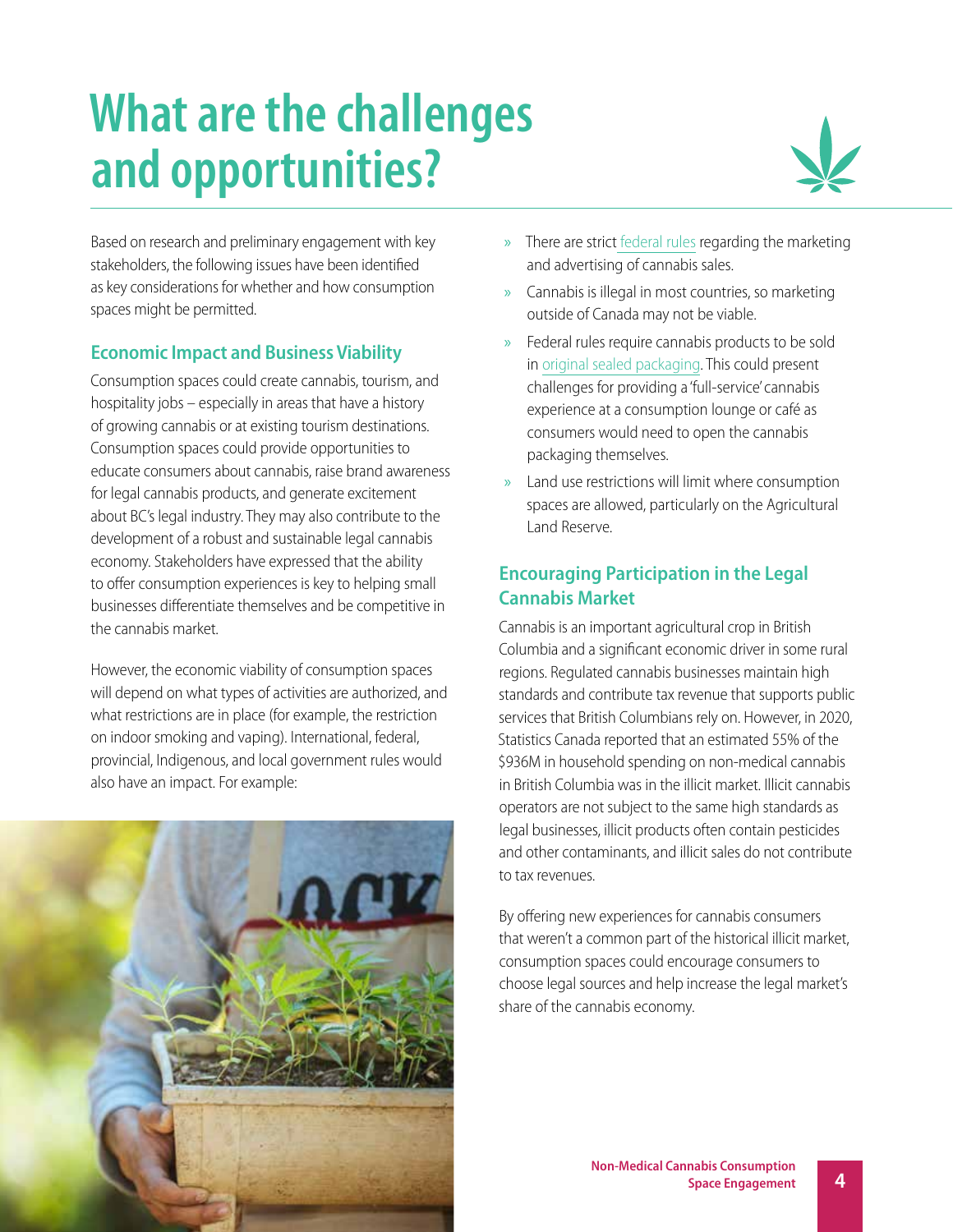

### **Smoking and Vaping**

According to the 2021 Canadian Cannabis Survey, smoking is the most common method of cannabis consumption (72.9%) in British Columbia. There are significant public health concerns about cannabis smoking, including that it might contribute to re-normalizing smoking behaviour and increase secondhand smoke exposure. Some of the risks associated with smoking are more pronounced indoors. **The Province is not considering permitting indoor smoking and vaping**.

However, the Province is considering whether to permit outdoor smoking and vaping in consumption spaces. This reflects the provincial objective of transitioning consumers away from using illicit cannabis and recognizes smoking is the most popular method of consumption. In evaluating whether outdoor smoking and vaping could be compatible with public health and safety goals, it will be important to consider appropriate mitigations to minimize child and youth exposure to cannabis consumption and reduce the potential increased risk of second-hand smoke exposure.

### **Increased Rates of Cannabis Use**

Consumption spaces could provide greater public access and exposure to cannabis, leading to increased cannabis-use rates and negative health and safety outcomes. Research on substance use shows that increased alcohol and tobacco availability, exposure, and social acceptance can lead to higher rates of substance use. This can lead to negative health and safety impacts for individuals and society. As cannabis was only recently legalized, research on how access and exposure to cannabis impacts cannabis use rates is minimal compared to alcohol and tobacco. However, public health experts anticipate similar trends for cannabis. Some public health stakeholders suggested that venues where cannabis consumption already occurs could become regulated consumption spaces without increasing rates of cannabis use while decreasing risks such as impaired driving.

### **Drug-Affected Driving**

Cannabis consumption spaces could lead to increased drug-affected driving by providing new opportunities for people to use cannabis outside their homes. This could increase risks of accidents and require increased enforcement by police, especially in rural areas where transportation options are more limited.

Cannabis products are available in several forms and concentrations, can cause a wide range of effects on the user, and, unlike alcohol, do not have standardized serving sizes. How much and how quickly a specific form of cannabis is used can influence individual experiences or level of impairment. Cannabis edibles and extracts products can have delayed onset of effects, which may lead users to overconsume or to start driving before the effects have started or worn off. This makes responsibly serving cannabis to customers a challenge.

In preliminary engagements, both industry and public health and safety stakeholders expressed strong interest in actions to reduce the risks of drug-affected driving including at consumption spaces. They raised examples such as public awareness campaigns, training for servers (e.g., Serving It Right), designated driver programs, access to public transportation, and additional impaired-driving prohibitions as possible measures to mitigate risks.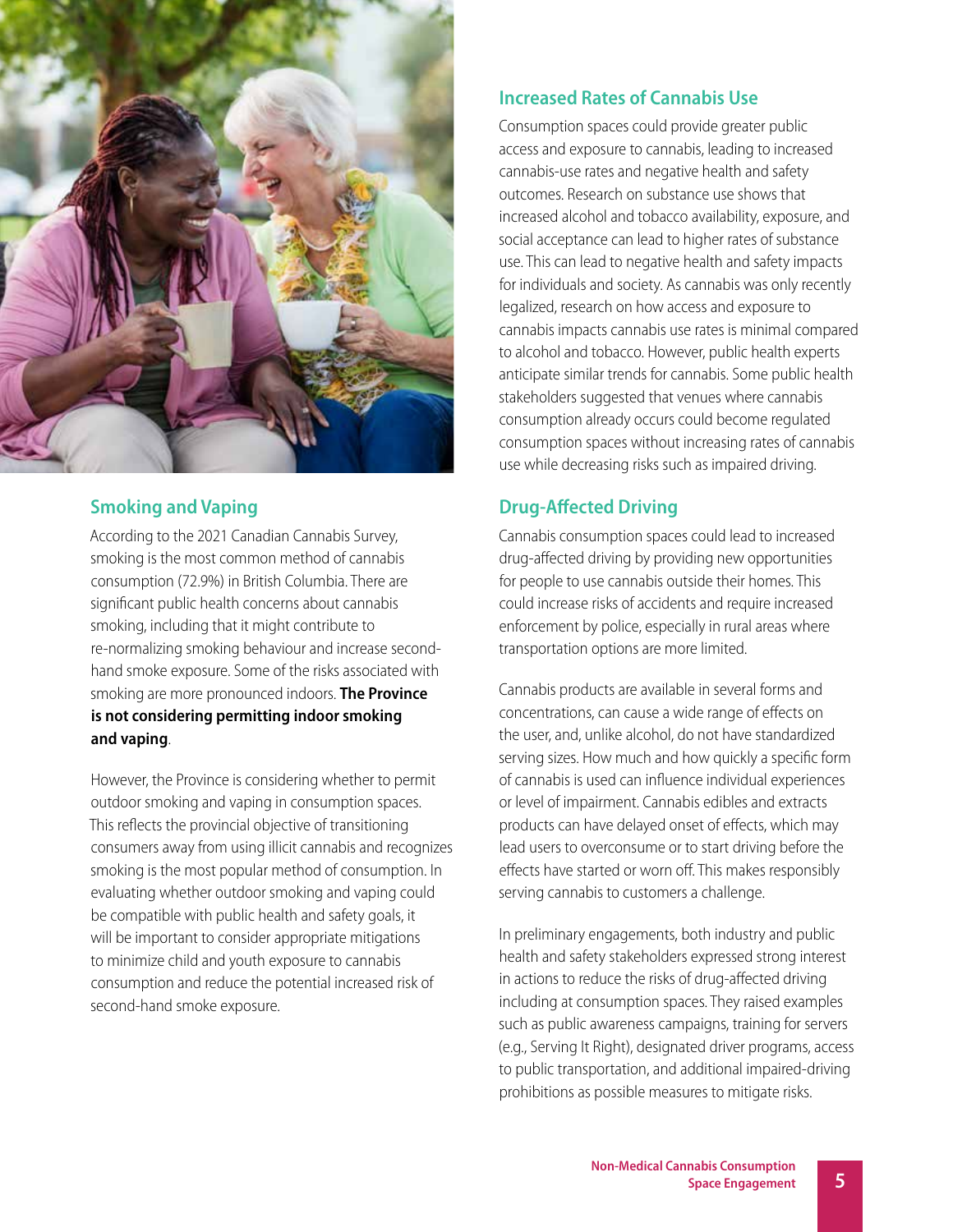

### **Co-Locating Cannabis and Alcohol Consumption**

Some businesses have expressed an interest in non-medical cannabis being made available at places that also serve alcohol ("co-location"). Some consumers prefer cannabis over alcohol, and co-location would allow a person to have a cannabis product, like a beverage or an edible, at a restaurant or other licensed establishment that also serves alcohol. If co-location were allowed, restaurants and other establishments could apply for a licence to sell cannabis without giving up their liquor licence.

However, there is considerable concern from public health and safety stakeholders about co-location. Public health experts emphasized that co-location would lead to co-use (consuming both substances at the same time can increase the impairing effects of both substances). They noted that even if there were regulatory measures to prohibit co-use, these measures would be very difficult to enforce. Public health and safety stakeholders strongly opposed allowing cannabis and alcohol to be sold and consumed at the same location. Other jurisdictions that allow cannabis consumption spaces generally do not allow these spaces to sell alcohol.

### **Diversity, Equity and Access**

Stakeholders have consistently raised the importance of ensuring equity and diversity within the cannabis industry, and opportunities for safe, legal access to cannabis for people living in BC.

There is limited information on Indigeneity, race, gender, and other socio-economic indicators in the cannabis market. However, early evidence and some stakeholder accounts suggest that the legal market is less representative of women and people of colour than the pre-legalization cannabis market and the Canadian population. Some stakeholders have emphasized the importance of applying an equity lens to cannabis policy decision-making.

When considering access, provincial rules on public cannabis consumption struck a balance between ensuring that people could safely use cannabis while preventing non-medical cannabis use in places where children tend to gather and preventing modes of use that may affect others' health. However, local and Indigenous governments, strata associations and landlords can further restrict public use. For some people, the combination of provincial and other rules could make it difficult to find a space to smoke or vape cannabis, especially in some dense urban areas.

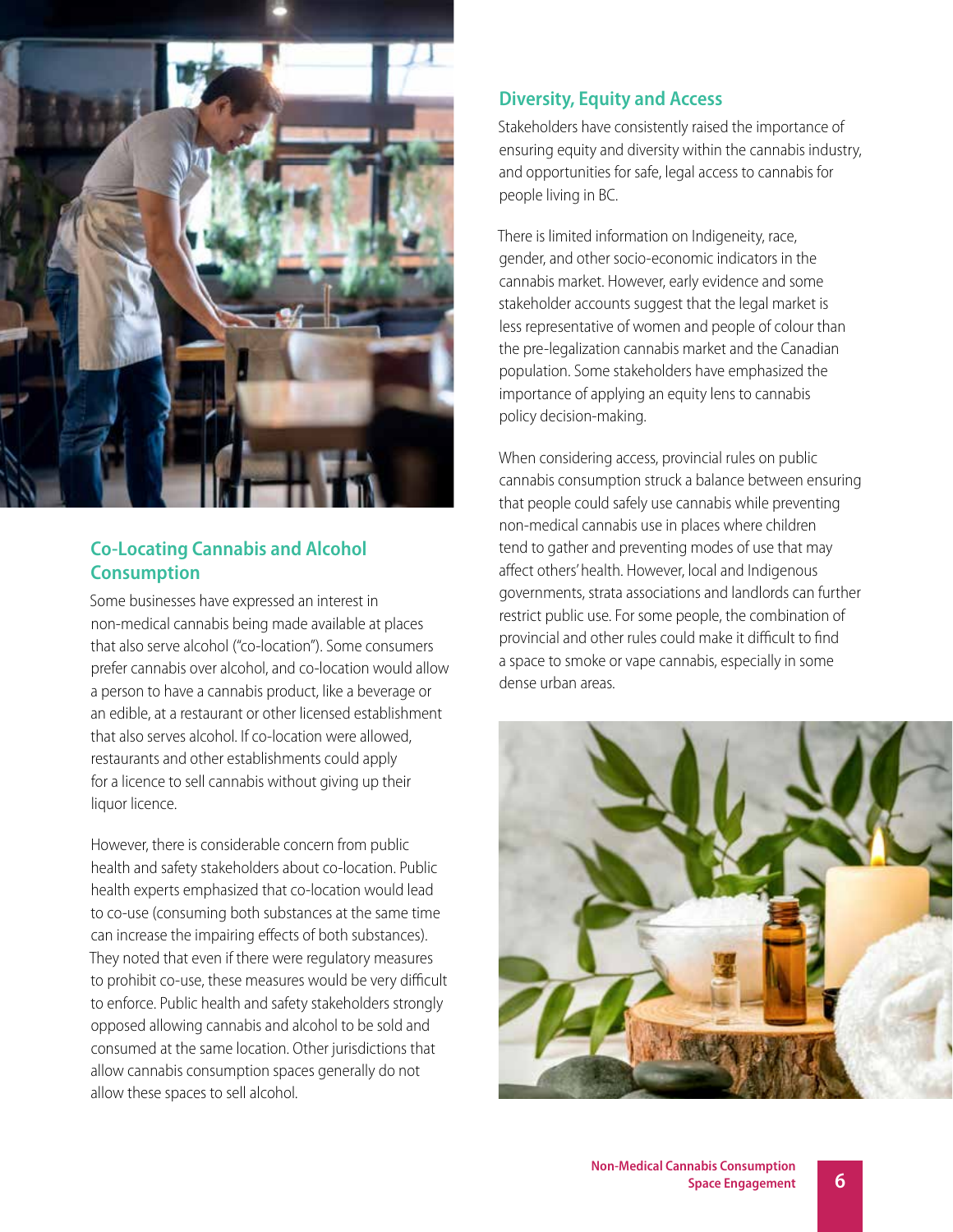# **What do you think?**



The Province of British Columbia is looking for your feedback on **whether** and **how** to allow cannabis consumption spaces. There are two ways for you to provide your input:

- 1| Complete the online survey ([https://feedback.engage.](https://feedback.engage.gov.bc.ca/636867?lang=en) [gov.bc.ca/636867?lang=en](https://feedback.engage.gov.bc.ca/636867?lang=en)).
- 2| Provide a written submission [\(https://engage.](https://engage.gov.bc.ca/cannabisconsumptionspaces/written-submission-guidelines/) [gov.bc.ca/cannabisconsumptionspaces/written](https://engage.gov.bc.ca/cannabisconsumptionspaces/written-submission-guidelines/)[submission-guidelines/\)](https://engage.gov.bc.ca/cannabisconsumptionspaces/written-submission-guidelines/). Here are some guiding questions:
- » Do you agree with the principles outlined in the discussion paper? Why or why not?
- » What are specific examples of cannabis consumption spaces that you would like to see allowed? What would make these spaces economically feasible as businesses? How do you think challenges raised in this paper could be addressed (for example, preventing impaired driving)?
- » Are there types of cannabis consumption spaces that should not be considered? Why?

The deadline for providing feedback is **May 9**, **2022**.

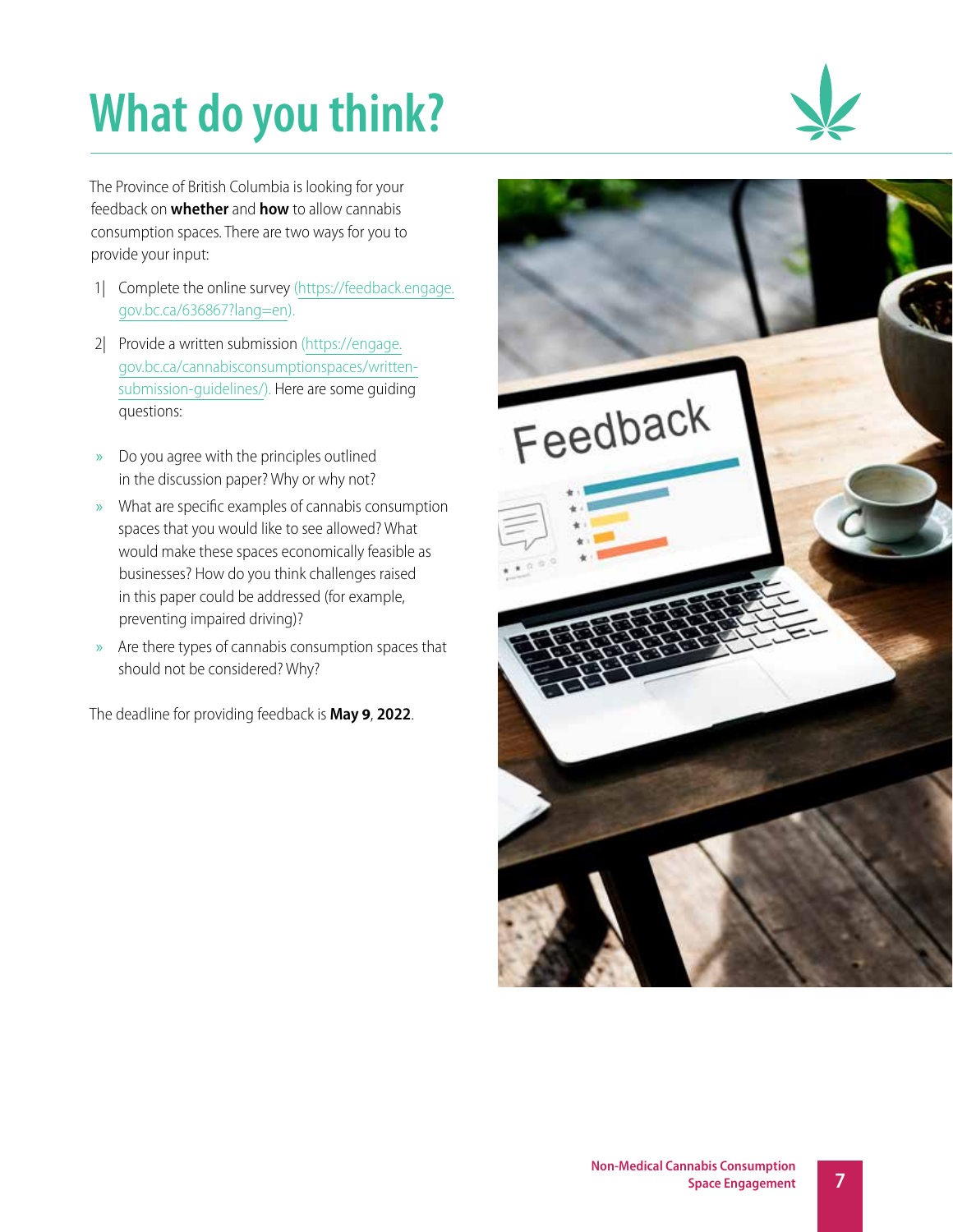# **Background**



## **Provincial Legalization of Non-Medical Cannabis**

In October 2018 Canada legalized non-medical cannabis and BC enacted the *Cannabis Distribution Act* (CDA) and *Cannabis Control and Licensing Act* (CCLA).

### **Provincial Goals Guiding the Cannabis Regulatory Framework**

BC's approach to the legalization of cannabis aims to protect and promote public health and safety while establishing a safe and responsible cannabis sector and reducing the illegal market. BC's five cannabis goals are to: prioritize public health and safety, protect children and youth, reduce crime and the illegal market, address cannabis-affected driving, and support economic development.



Prioritize Public Health & Safety



Protect Children & Youth



Support Economic Development



Reduce Crime and the Illegal Market



Address Cannabis-Affected Driving



# **Understanding the Current Rules for Non-Medical Cannabis in BC**

Allowing cannabis consumption spaces would provide additional opportunities to buy and use non-medical cannabis in BC. When considering your feedback on whether government should allow consumption spaces, it is important to understand the current rules.

### **Legal Age**

Individuals must be 19 years or older to buy, use, or grow cannabis in BC.

### **Possession**

Adults 19+ can carry up to 30 grams of dried cannabis, or its equivalent, in a public place. Cannabis transported in a motor vehicle needs to be in a sealed package, or inaccessible to vehicle occupants.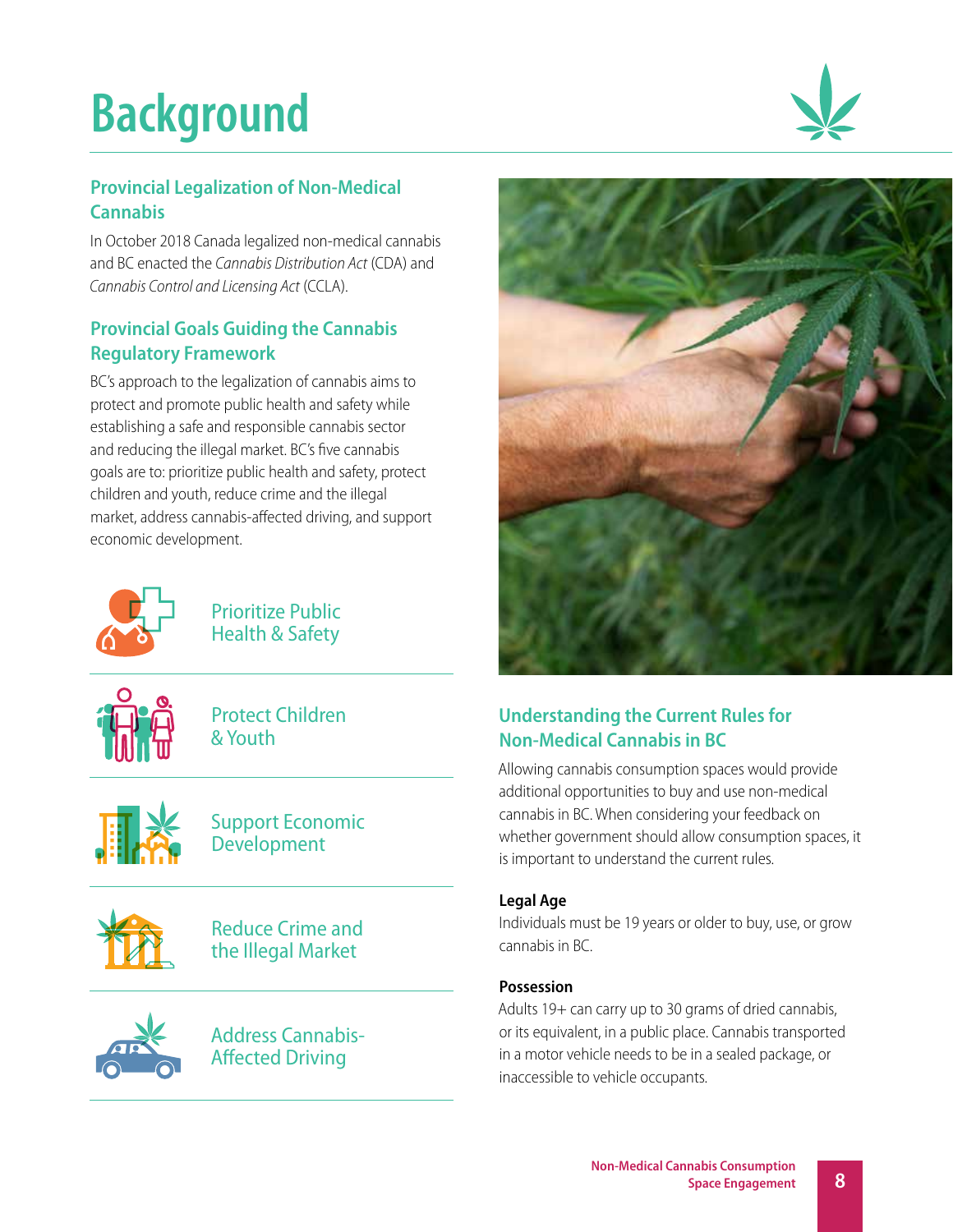#### **Public Use**

Adults 19+ can generally smoke or vape cannabis in public spaces where tobacco smoking and vaping are allowed. Smoking and vaping cannabis is not allowed in places such as public buildings, workplaces, or common areas of apartments, condos, or dormitories, and within six metres of air intakes, windows, and doorways attached to these places.

To minimize child and youth exposure, smoking and vaping of cannabis is also prohibited in public areas frequented by children, including community beaches, parks, and playgrounds. Use of cannabis in any form is prohibited for all occupants in vehicles. It is also prohibited to promote a place (including a business or event) to use cannabis or spend time after using cannabis, even if the cannabis was purchased legally off-site

#### **Purchasing**

Non-medical cannabis can only be purchased at government-run stores, licensed or authorized private retailers, and the BC government's online store. Provincially licensed cannabis retail stores may not sell liquor, tobacco, medical cannabis or any items other than cannabis, cannabis accessories, and ancillary items.



*BC Cannabis Excise Stamp*

Legal cannabis has an excise stamp attached to its packaging—if the product does not have a British Columbia stamp, or is not in its original sealed package, it cannot be legally sold in BC.

#### **Drug-Affected Driving**

Drug-affected drivers can face serious consequences like fines, licence prohibitions and jail-time.

#### New drivers in the Province's

Graduated Licensing Program have a zero-tolerance restriction for the presence of drugs, such as cannabis and cocaine, in their body. In addition, the Administrative Driving Prohibition (ADP) was expanded to include a 90-day administrative driving prohibition for any drug-affected driver, or driver with a blood drug concentration equal to or exceeding the legal limits under the provincial Motor Vehicle Act.

For additional information on BC's regulatory framework for cannabis, please visit: https://cannabis.gov.bc.ca/